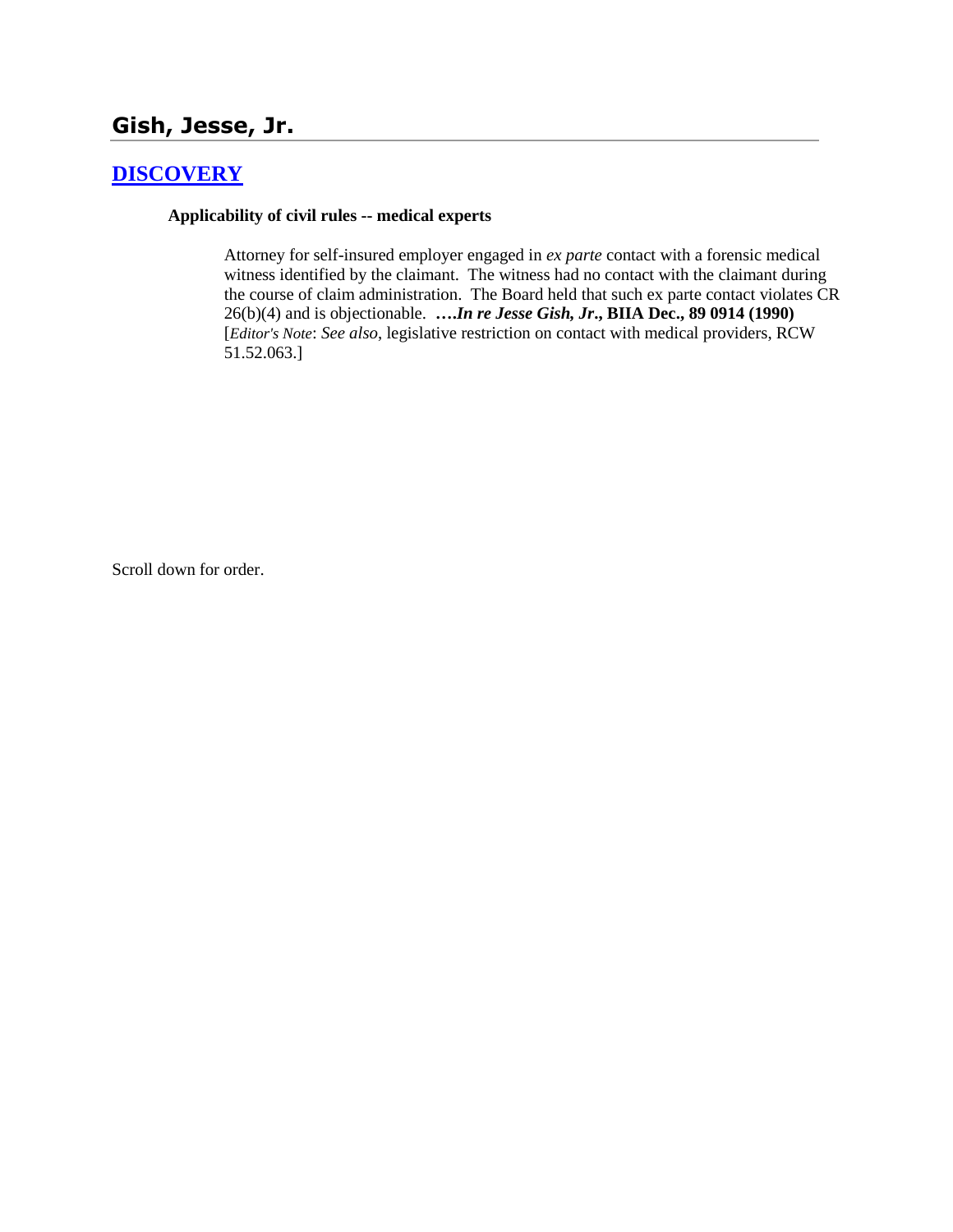### **BEFORE THE BOARD OF INDUSTRIAL INSURANCE APPEALS STATE OF WASHINGTON**

**)**

**IN RE: JESSE B. GISH, JR. ) DOCKET NO. 89 0914**

**CLAIM NO. T-043639 ) DECISION AND ORDER**

APPEARANCES:

Claimant, Jesse B. Gish, Jr., by Law Offices of David B. Vail & Associates, per David B. Vail

Self-Insured Employer, Weyerhaeuser Company, by Kathryn D. Fewell, Corporate Counsel

This is an appeal filed by the claimant, Jesse B. Gish, Jr., with the Department of Labor and Industries on March 3, 1989 and with the Board of Industrial Insurance Appeals on March 23, 1989 from an order of the Department of Labor and Industries dated January 4, 1989 which adhered to the provisions of an order dated November 2, 1988. The order of November 2, 1988 closed the claim with time loss compensation as paid to June 27, 1988 and with a permanent partial disability award equal to 10% of the amputation value of the right leg at the ankle. **REVERSED AND REMANDED**.

## **PROCEDURAL AND EVIDENTIARY MATTERS**

Pursuant to RCW 51.52.104 and RCW 51.52.106, this matter is before the Board for review and decision on a timely Petition for Review filed by the self-insured employer to a Proposed Decision and Order issued on April 24, 1990 in which the order of the Department dated January 4, 1989 was reversed and the claim remanded to the Department with directions to place the claimant on the pension rolls.

During the course of the hearings in connection with this appeal, David Vail, the claimant's attorney, objected to certain testimony following ex parte contact between the self-insured employer's attorney and Drs. Carl Bichard and John R. Mullins. At a conference held on May 5, 1989, the claimant requested hearing time to present the testimony of Dr. Bichard and two other unnamed physicians. On July 18, 1989, without notice to the claimant or his attorney, Kathryn Fewell, the attorney for Weyerhaeuser Company, discussed the case with Dr. Bichard, a long-time attending orthopedic surgeon. When the July 18, 1989 meeting between Ms. Fewell and Dr. Bichard was revealed during the course of cross- examination at the hearing on October 23, 1989, Mr. Vail immediately raised objection on behalf of the claimant to any testimony relating to that meeting.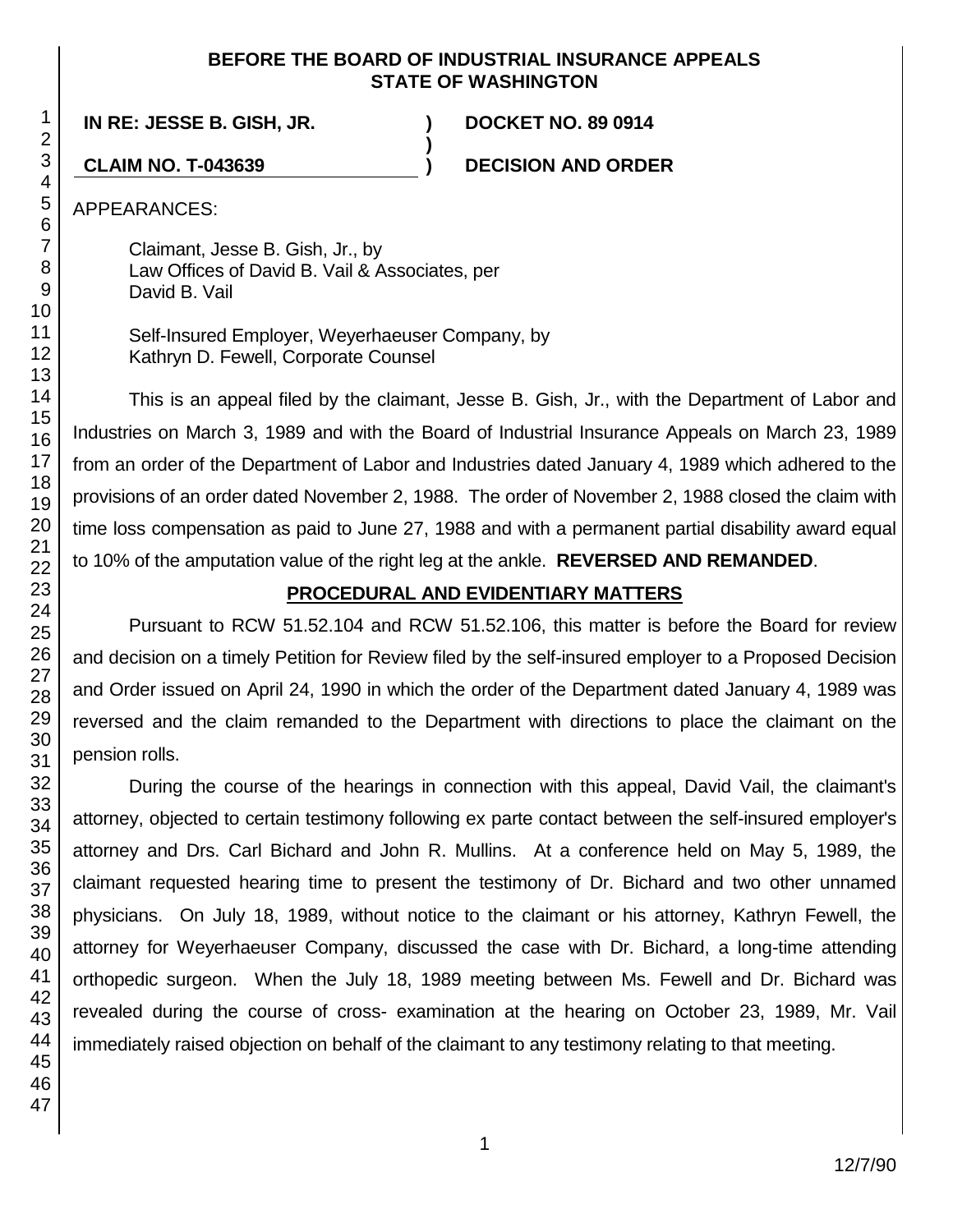In a letter to the Industrial Appeals Judge dated June 19, 1989, Mr. Vail identified Dr. John R. Mullins as a medical expert who would testify on behalf of the claimant. Dr. Mullins, who is a specialist in neurology and internal medicine, had no contact with Mr. Gish until he performed an examination on August 11, 1989. The nature of the examination and the time at which it was performed clearly establishes Dr. Mullins as a forensic medical expert. He provided no treatment to Mr. Gish and had no contact with him during the period that the claim was being administered by the self-insured employer or the Department of Labor and Industries.

During a recess following Dr. Mullins' direct testimony on behalf of the claimant on November 28, 1989, Ms. Fewell asked Dr. Mullins his opinion regarding physical limitations imposed by Dr. Bichard and whether he would concur with those limitations. At the time these questions were asked, both the Industrial Appeals Judge and the claimant's attorney were absent from the hearing room. Immediately after the hearing was reconvened, Mr. Vail raised objections to Ms. Fewell's ex parte contact with Dr. Mullins and moved that she be denied the right of cross- examination.

Subsequent to the Washington Supreme Court's decision in Loudon v. Mhyre, 110 Wn.2d 675 (1988), we issued a Decision and Order, In re Adelbert v. Farr, BIIA Dec., 88 0699 (1989), which dealt at length with the scope of appropriate ex parte contact between physicians who were to testify as expert medical witnesses and attorneys representing the parties to an appeal. In that decision we determined that no physician- patient privilege exists in workers' compensation matters in light of the provisions of RCW 51.04.050. Thus the principal basis for the Supreme Court's decision in Loudon v. Mhyre, supra, does not apply in the workers' compensation arena.

While Ms. Fewell would have been forced to resort to discovery under the civil rules if Dr. Bichard had refused to engage in ex parte contact, she was not precluded from having voluntary contact. Because of the absence of the physician-patient privilege, parties to industrial insurance appeals may engage in ex parte contact with physicians who have provided treatment or rendered opinions in connection with administration of the claim. However, if the physician declines to engage in ex parte contact, discovery procedures under the civil rules must be used.

As Ms. Fewell's contact with Dr. Bichard was voluntary and with an attending physician named as a witness, it was permissible and did not violate the rules applicable to proceedings before the Board. Accordingly, the testimony of Dr. Bichard appearing in the transcript of the hearing held on October 23, 1989 at page 136, line 16 through page 171, line 1 is removed from colloquy and the objections to that testimony and the motion to strike that testimony are hereby overruled and denied.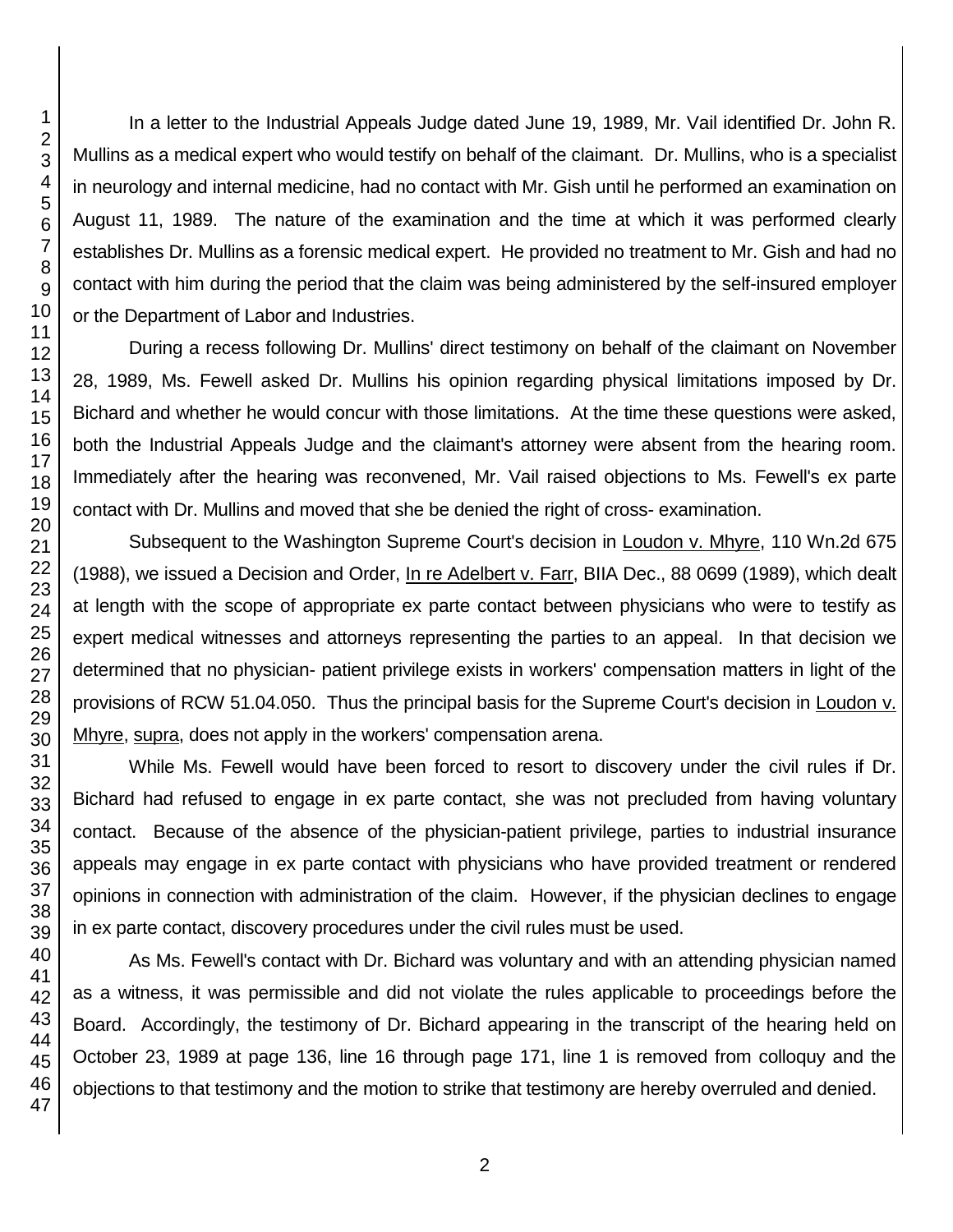Our decision in Farr dealt principally with the question of ex parte communication with medical experts who had contact with the claimant during the period the claim was being administered by the Department or the self-insured employer. In **Farr** we specifically stated: "This decision does not address discovery issues with respect to forensic experts under CR 26(b)(4) or CR 35. Additional discovery limitations apply in those situations, pursuant to the court rules." Farr, at 21.

Clearly, Dr. John R. Mullins, who examined the claimant at his attorney's request after the order closing the claim had been appealed to the Board, was a forensic expert. CR 26(b)(4) specifically limits "[d]iscovery of facts known and opinions held by experts .. acquired or developed in anticipation of litigation or for trial ...." The clear and unambiguous intent of this provision is to limit the contact between opposing counsel and a party's forensic experts to discovery under the methods set forth in CR 26(a) and CR 26(b)(4)(A)(i) and within the scope set forth in CR 26(b)(1). As Dr. Mullins was a forensic expert and had no contact with Mr. Gish during the course of claim administration, the only appropriate contact between Ms. Fewell and Dr. Mullins other than on the record during the course of proceedings would have been pursuant to the provisions of the civil rules relating to discovery or by agreement with opposing counsel. Thus, the contact that occurred between Ms. Fewell and Dr. Mullins during the recess between direct and cross-examination was inappropriate and clearly objectionable.

While we agree with our Industrial Appeals Judge's interlocutory decision to limit cross-examination of Dr. Mullins regarding Dr. Bichard's physical capacities evaluation, this material is now contained in the record as a result of publication of the deposition of Dr. Mullins taken at Ms. Fewell's request on January 24, 1990. This deposition, which was taken pursuant to an interlocutory order entered by our Chief Industrial Appeals Judge, does not contain material which is sufficiently consequential or prejudicial to the claimant's appeal to justify reversing the Industrial Appeals Judge's publication of this deposition in his Proposed Decision and Order.

The employer raised a number of other evidentiary objections in its Petition for Review. We sustain the self-insured employer's hearsay objections with respect to the testimony appearing in the transcript of October 23, 1989 at page 32, lines 5 through 14 and page 39, lines 10 through 14 and in the transcript dated January 22, 1990 at page 26, line 15 through page 27, line 8. That testimony is stricken. The testimony appearing at page 76, line 3 through page 77, line 5 of the transcript dated October 23, 1989 and at page 204, line 12 through page 205, line 9 is admitted into the record and removed from colloquy. As both Exhibits 13 and 36 constitute hearsay, they are rejected. The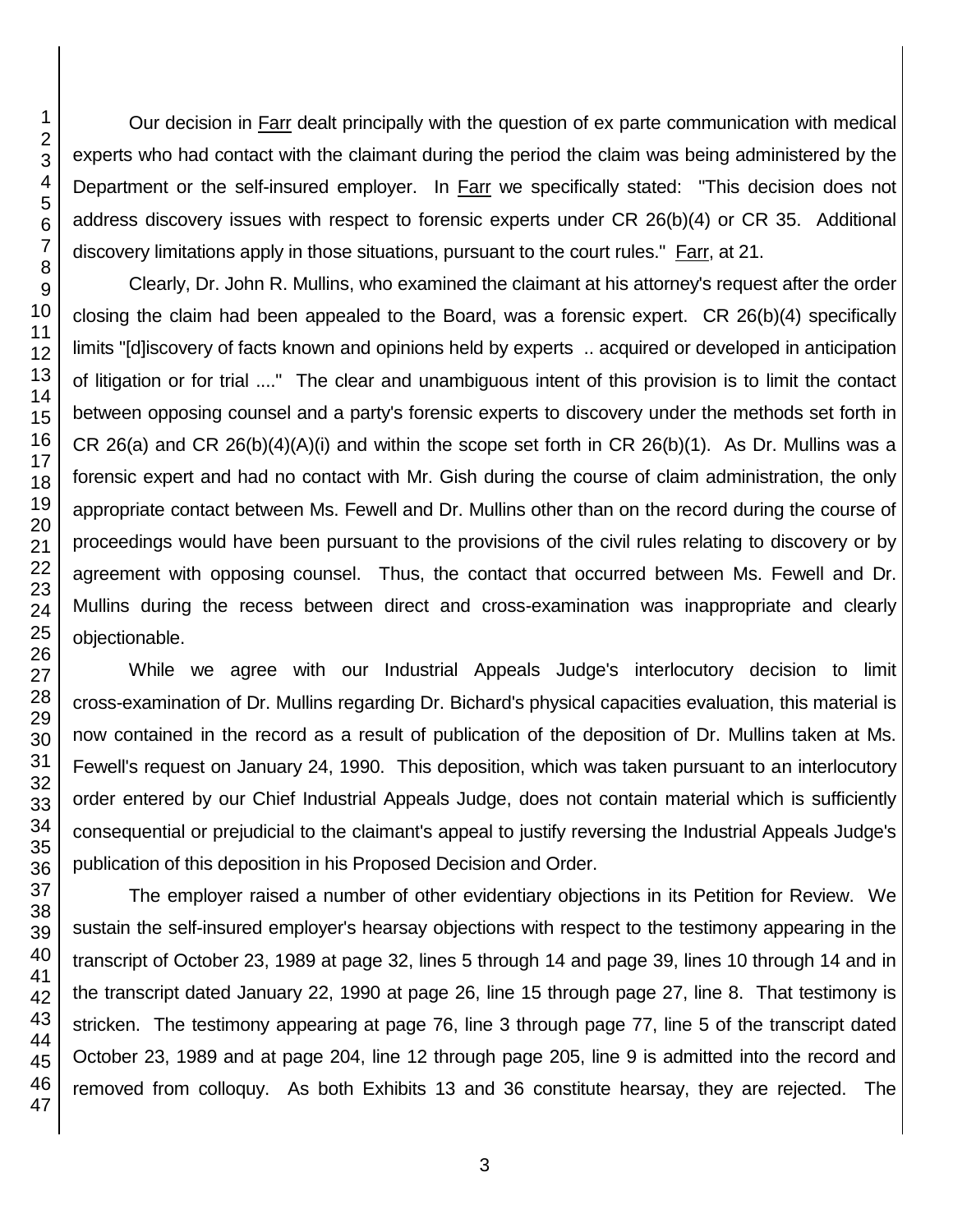material appearing at page 144, line 25 through page 147, line 1 of the November 28, 1989 transcript is removed from colloquy, as it constitutes material which would establish the extent of the claimant's motivation to return to employment. The Board has reviewed all other evidentiary rulings contained in the record of proceedings and the Proposed Decision and Order and finds that no further prejudicial error was committed and those rulings are hereby affirmed.

### **DECISION**

The issue of the extent of Mr. Gish's disability as of January 4, 1989 is thoroughly set forth and discussed in the Proposed Decision and Order. We agree with our Industrial Appeals Judge's decision that in light of Mr. Gish's age, training, education, and work experience, he has been rendered totally and permanently disabled as a result of the combined effects of the impairment caused by the industrial injury of April 10, 1986 and his preexisting disabilities. Even with the two recent quarters of education at Centralia Community College, it does not appear that this 62 year old logger is able to perform any form of continuous gainful employment.

During the course of working as a logger for some 33 years, Mr. Gish suffered a number of injuries prior to the industrial injury which resulted in this claim. Included among the conditions which resulted from prior injuries were problems which affected his ability to use both hands and also affected his right knee. Mr. Gish is clearly incapable of performing any of the types of jobs that he previously held in the logging industry. Certain lighter types of employment have been put forward on behalf of the self-insured employer, but are not realistic even though they may fall within Mr. Gish's limited physical abilities. Mr. Gish's diction and grammar, attuned to work in the woods, would be a severe handicap in securing or performing a position as a receptionist at a hotel or motel. His obvious lack of hand dexterity would prevent any type of employment in the competitive labor market which required typing, data entry, or use of a ten-key adding machine. This injured worker, who tried hard to attain sufficient education to resume employment, must be classified as a totally and permanently disabled worker.

After consideration of the Proposed Decision and Order and the Petition for Review filed thereto, and a careful review of the entire record before us, we have determined that the Department order dated January 4, 1989 is incorrect and must be reversed. The claim will be remanded to the Department with directions to place the claimant, Jesse B. Gish, Jr., on the pension rolls as a permanently totally disabled worker.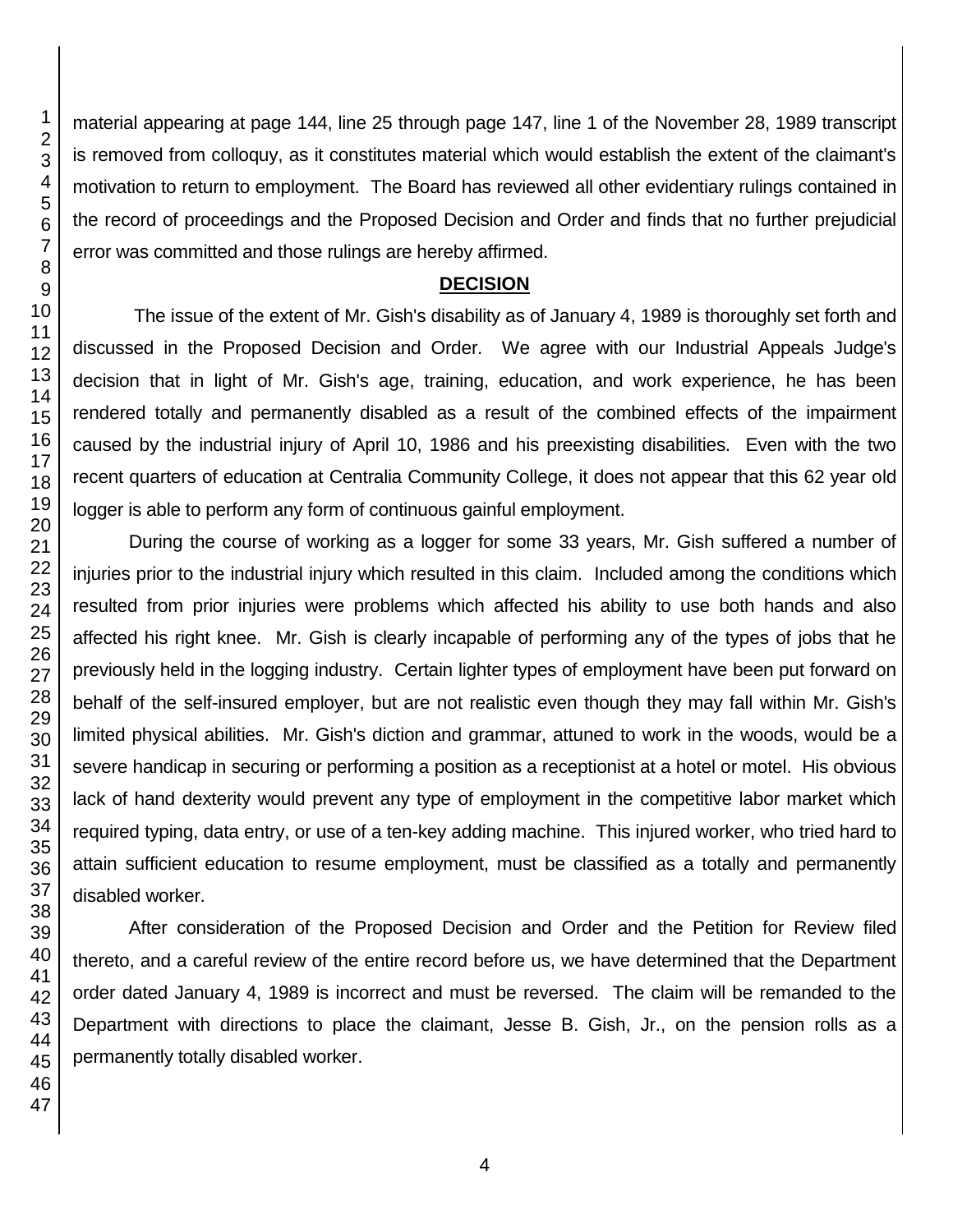Proposed Findings of Fact Nos. 2, 5, 6, 7, 8, 9, and 10 and proposed Conclusions of Law Nos. 1, 2, and 3 are hereby adopted as this Board's final findings and conclusions. In addition, the Board enters the following findings and conclusions:

### **FINDINGS OF FACT**

1. On May 1, 1986, the Department of Labor and Industries received an accident report alleging that the claimant, Jesse B. Gish, Jr., had suffered an industrial injury to his right ankle and leg on April 10, 1986, while in the employ of Weyerhaeuser Company. On May 28, 1986 the Department of Labor and Industries issued an order holding that the worker had sustained an injury. On November 2, 1988, the Department issued an order closing the claim with time loss compensation as paid to June 27, 1988, with an award for permanent partial disability equal to 10% of the amputation value of the right leg at the ankle, and closed the claim.

On December 28, 1988, the claimant protested and requested reconsideration of the November 2, 1988 Department order. On January 4, 1989, the Department issued an order adhering to the provisions of its November 2, 1988 order. On March 3, 1989 the Department received a protest and request for reconsideration of its January 4, 1989 order.

The Department forwarded the protest to the Board of Industrial Insurance Appeals as a direct appeal. The Board received the forwarded protest on March 21, 1989. On March 23, 1989, the Board issued an order granting the appeal subject to proof of timeliness, assigning it Docket No. 89 0914, and directing that further proceedings be held in the matter.

- 3. The claimant, Jesse B. Gish, Jr., was born on November 6, 1927, stands 5' 1/2" tall, and weighs 160 pounds. He is right handed. He has a high school diploma, 33 years experience in various aspects of logging, and two recent quarters of education at Centralia College in entry level accounting, word processing, and ten-key. His last prior experience as a clerk typist was as a sergeant in the United States Marines in the late 1940's.
- 4. The claimant's notice of appeal filed on March 3, 1989 with the Department of Labor and Industries was filed within sixty days of the date on which the Department order dated January 4, 1989 was communicated to him.

## **CONCLUSIONS OF LAW**

4. The order of the Department of Labor and Industries dated January 4, 1989 which adhered to the provisions of an order dated November 2, 1988 and closed the claim with time loss compensation as paid to June 27, 1988 and with a permanent partial disability award equal to 10% of the amputation value of the right leg at the ankle, is incorrect and is reversed and the claim is remanded to the Department with directions to place the